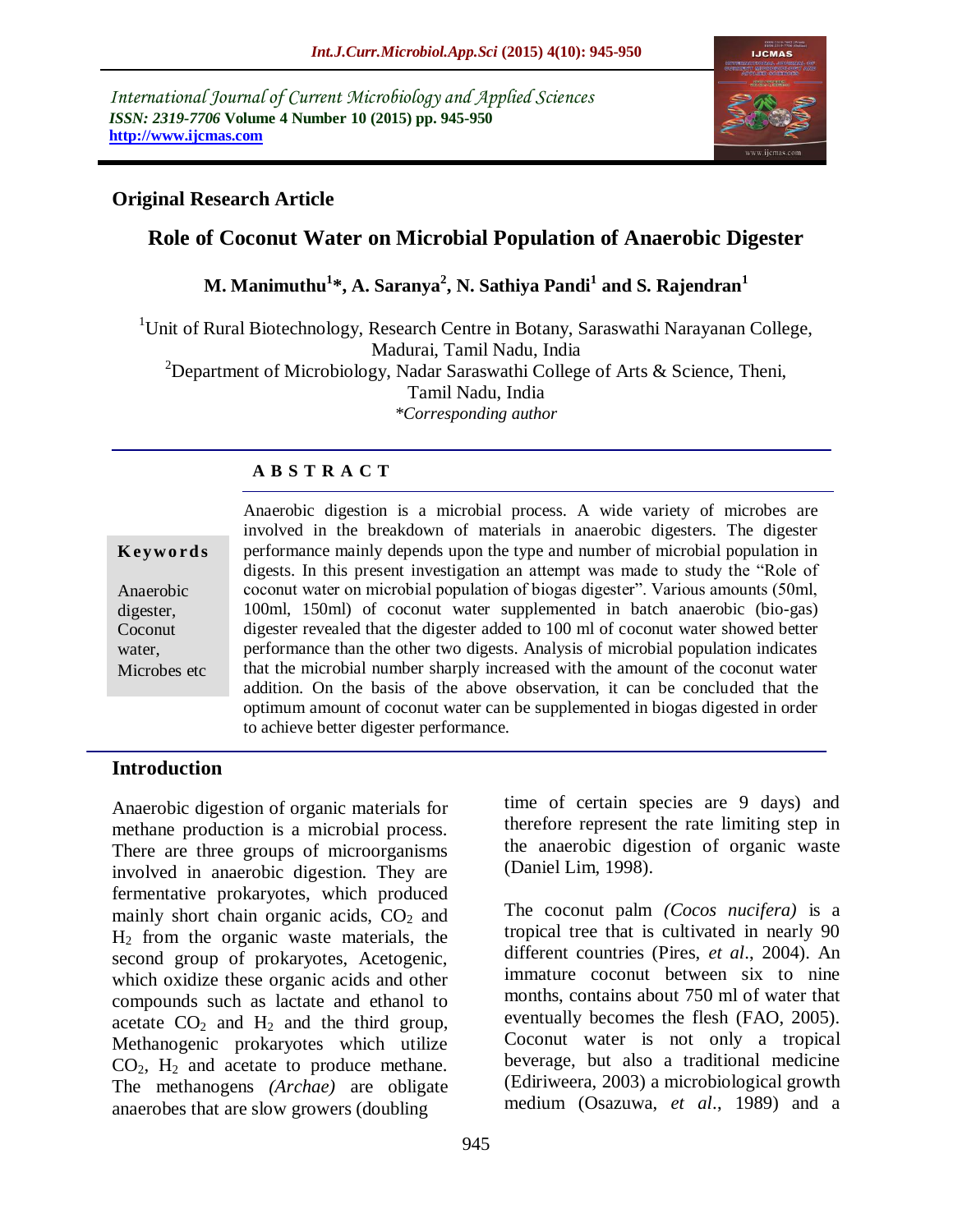ceremonial gift (Rethinam, *et al.* 2001) and can be processed into vinegar (Sanchez, *et al.,* 1985) or wine (Augustine*, et al.,* 2007). These various uses are possible thanks to the original biochemical composition of the juice. The particular mineral composition and reasonable total sugar content make coconut water a natural isotonic liquid. The characteristics of coconut water make it an ideal rehydrating and refreshing drink after physical exercise (Saat, *et al*., 2002).

This present investigation deals with the effect of coconut water on microbial population of anaerobic digester and digester performance (bio-gas production).

# **Materials and Methods**

The whole experiment was carried out in two different phases with laboratory scale batch digesters. In the first phase, various amounts of coconut water (50ml, 100ml, 150ml) were supplemented with slurries prepared by mixing sewage sludge, raw sewage and cow dung as shown below.

In the second phase of the experiment a known amount of coconut water (100ml) was supplemented with biogas slurry prepared by mixing seaweed (agar industry waste) cow dung and tap water as follows.

One lit. Of each slurry was taken in separate digests and were maintained at room temperature for 25 days. Gas measurement was made by the water displacement method, Once in a day.

# **Parameters studied**

# **First phase of experiment**

Total gas production

Physico-chemical parameters of bio gas slurries

Total microbial population in digesting slurries.

Methane Content of bio-gas

# **Second phase of experiment**

Total gas production Total microbial population in the initial phase of digestion (first 5 days) Gas burning test. A total Microbial analysis was made by a candle jar method

# **Results and Discussion**

The results of the first phase of experiment recorded in the Table.3 revealed that biogas production was increased in  $T_1$  and  $T_2$ digests than control digests. However, maximum biogas yield was recorded in the  $T_2$  digester, whereas gas production was slightly decreased in  $T_3$  digesters than in control Fig.1.

The analysis of total microbes of the digested slurries revealed that the microbial population sharply increased in all digesters than in control. The rate of increase was directly proportional to the amount of coconut water added with digesters.

The results of the second phase of experiments recorded in Table.4. The table reveals that the coconut water supplemented digests have better performance in total biogas yield as well as the gas production was started in  $2<sup>nd</sup>$  day of digestion and burnable gas produced on the 18th day whereas, it was in  $7<sup>th</sup>$  and  $20<sup>th</sup>$  day respectively in the control digests. The total microbial population of treatment digesters was also superior than the control Fig.2.

Coconut water is widely used in the plant tissue culture industry, growing fungus and other microbes (Renato, *et al.,* 2009; Verdeil, *et al*., 2002; Ang and Yong, 2005 and Arditti, 2008).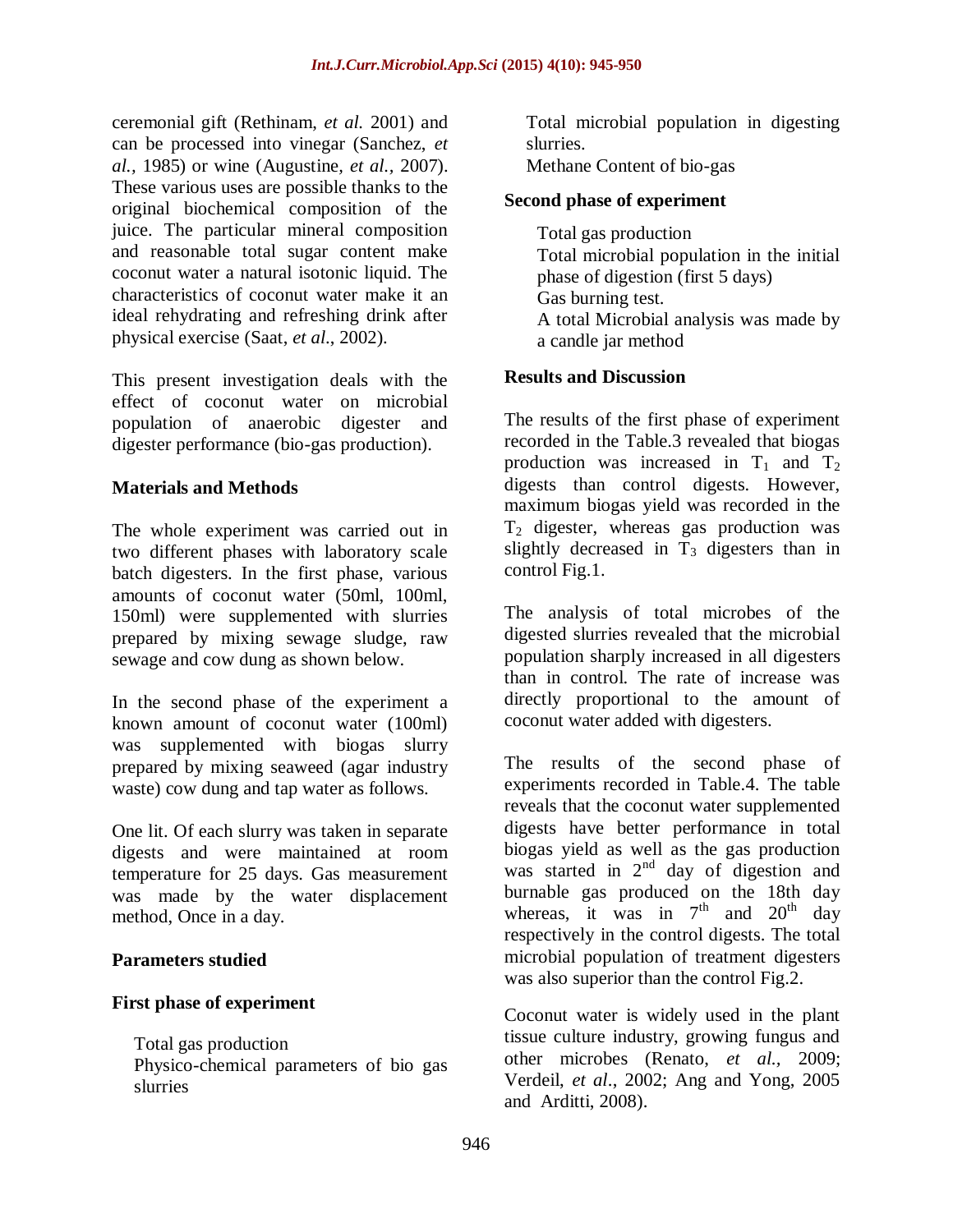#### *Int.J.Curr.Microbiol.App.Sci* **(2015) 4(10): 945-950**

|                             | Substrate (gm) |      | Solution(ml) |         | Designation of |
|-----------------------------|----------------|------|--------------|---------|----------------|
| S/No                        | Sewage         | Cow  | Raw          | Coconut | Digesters      |
|                             | sludge         | dung | Sludge       | water   |                |
|                             | 120            | 480  | 600          |         | Control        |
| $\mathcal{D}_{\mathcal{L}}$ | 120            | 480  | 550          | 50      | Τ1             |
| 3                           | 120            | 480  | 500          | 100     | T2             |
|                             | 20             | 480  | 450          | 150     | T3             |

# **Table.1** Biogas slurry preparation

#### **Table.2** Biogas slurry preparation

|               |              | Substrate (gm) |              | Solvent (ml)     | Designation  |
|---------------|--------------|----------------|--------------|------------------|--------------|
| S/No          | *Sea<br>weed | Cow<br>dung    | Tap<br>water | Coconut<br>water | of Digesters |
|               |              |                |              |                  |              |
|               | 300          | 300            | 700          | $- -$            | Control      |
| $\mathcal{D}$ | 300          | 300            | 600          | 100              | T4           |

Keys: \* Pre Treated

**Table.3** Effect of coconut water (Various concentrations) on biogas yield and total microbial population of digested slurry

| $S/N0$ . | Treatments     | Total<br>biogas yield<br>in 25 days<br>(lit) | Average gas<br>yield per<br>day $(Lit)$ | % of biogas<br>yield increase<br>and decrease<br>over control | Total no.of bacterial<br>colonies in the<br>digested slurry (No.of<br>colony/gm of sample |
|----------|----------------|----------------------------------------------|-----------------------------------------|---------------------------------------------------------------|-------------------------------------------------------------------------------------------|
|          | Control        | 7.328                                        | 0.293                                   |                                                               | 170X10-4                                                                                  |
| 2        | T1             | 8.105                                        | 0.342                                   | 10.60                                                         | 260X10-4                                                                                  |
|          | T <sub>2</sub> | 9.030                                        | 0.361                                   | 23.20                                                         | 330X10-4                                                                                  |
|          | T <sub>3</sub> | 7.320                                        | 0.292                                   | $-0.10$                                                       | 460X10-4                                                                                  |

Keys: (+) Increase; (-) Decrease

#### **Table.4** Total Biogas production over the period of 25 days

| $S/N0$ . | Slurry type                 | Total bio gas<br>yield 25 days in<br>cc | Burnable gas<br>formed on (day) |
|----------|-----------------------------|-----------------------------------------|---------------------------------|
|          | Control                     | 2155.0                                  | 20th                            |
|          | Treatment<br>(Coconut water | 2723.0                                  | 18th                            |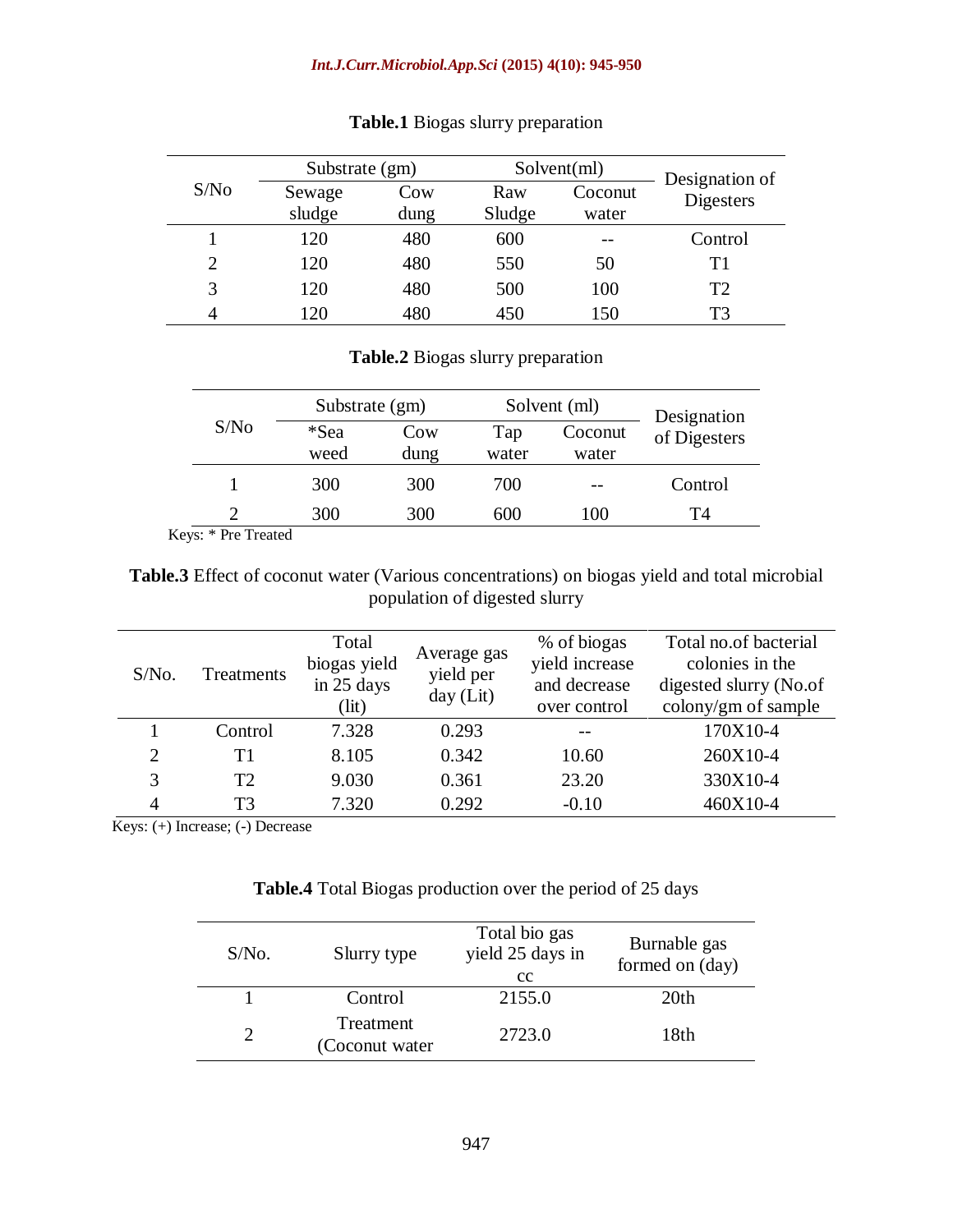

**Fig.1** Pattern of biogas yield in coconut water supplemented digests

**Fig.2** Total microbial count in earlier phase of digestion



The extensive use of coconut water as a growth- promoting component in the tissue culture medium formulation can be traced back to more than half a century ago, when (Overbeek, *et al.,* 1947) first introduced coconut water as a new component of the nutrient medium for callus cultures. In few such studies, coconut water was used as a complete medium for microbial growth (Oloke and Glick, 2006). Demonstrated the supplementation of coconut water to yeast extract-diluted seawater medium for the production of docosahexaenoic acid (DHA), which was 50% higher than that of non-

948

supplemented media (Unagul, *et al*. 2007).

Supplementation of various amounts of coconut water in anaerobic digesters improved the overall digester performance up to a certain concentration (lower concentration) whereas it had negative effect on digester performance after a certain level (higher concentration). It was reported by several workers that the digester performance was control due to a variety of parameters such pH, reduction of total solids, volatile solids, (Horton and hawker, 1981).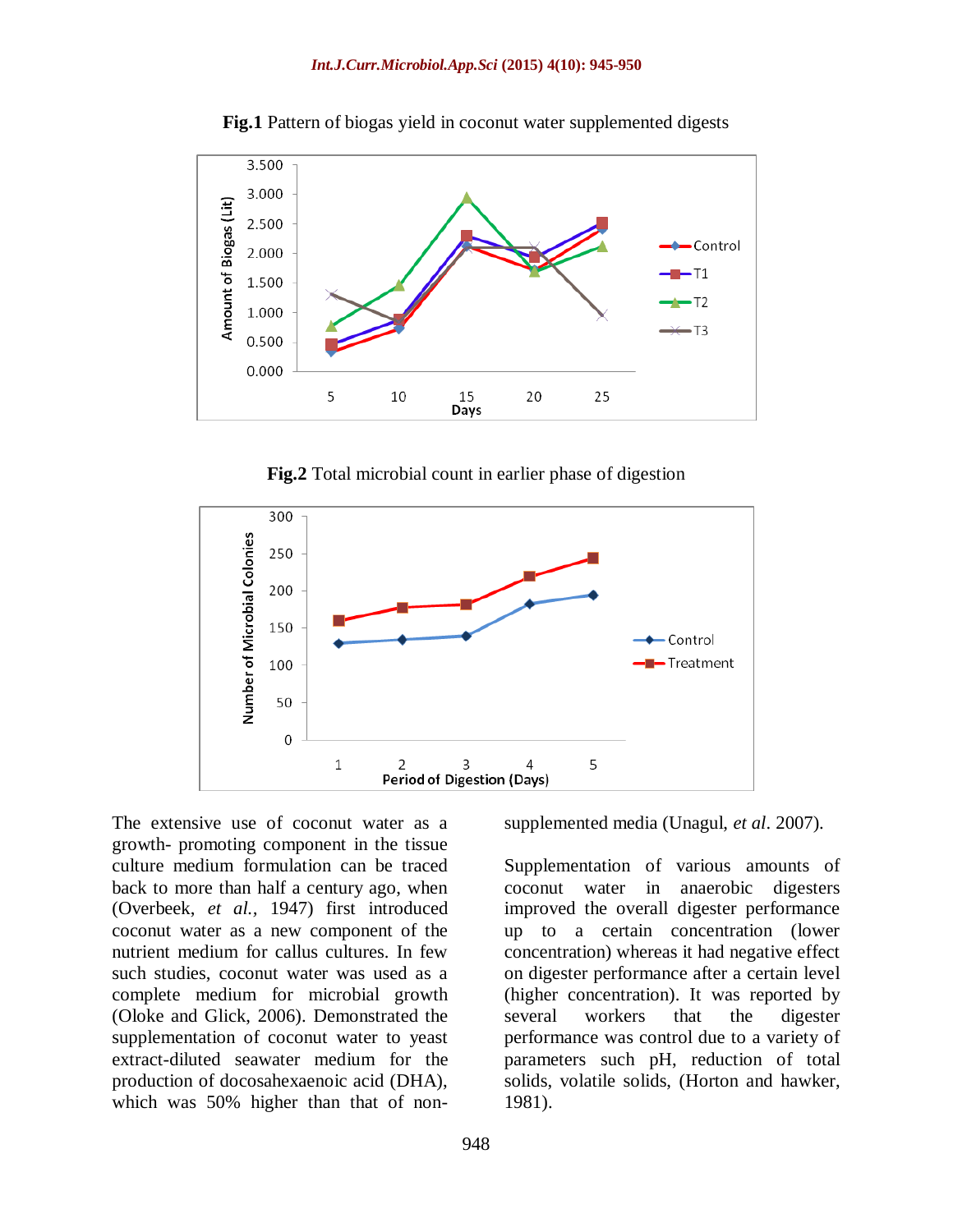However, the overall conversion of the organic matter into fuel in anaerobic digesters mainly depends upon the quality and quantity of microbial populations. The superior performance of T1, T2 digesters and elevated microbial number in the digested slurries than control may be due to the addition of coconut water. The hormones and minerals which are present in the coconut water have an influence on microbial quantity and their activities.

Liu-Ke-Xin and Chen Gang Quan (1981) have reported that the accumulation of more acidic acid in the digester inhibited the activity of methane producing bacteria strongly and result in poor gas yield. It was also reported that the enrichment of minor elements and some hormones in the bacterial medium, enhance the fermentation in the initial stage of biogas production (Lyamachai and Bhatia,1981).

The poor total biogas yield in the T3 digesters than all other digesters may be due to a quick increase of fermentative bacteria in the earlier phase of the digestion resulting in an accumulation of more organic acid in the digesters. This accumulation in turn inhibits the multiplication and activities of methanogenic bacteria in the later phase. Increased biogas yield in the initial phase of digestion and maximum number of microbial population in the digested slurry of T3 digesters supports the above possibility.

Results and observation of the experiments in the second phase, almost confirm the results of the first phase.

In conclusion, on the basis of the above results it can be concluded that coconut water can be supplemented in optimum level in order to enhance the quantity and quality of the anaerobes, to achieve better performance of the digesters.

# **Acknowledgement**

The authors express their sincere thanks to the Secretary and Principal of Saraswathi Narayanan College for their support and encouragement.

# **Reference**

- Ang, S.L.P., Yong, J.W.H. 2005. A protocol for in vitro germination and sustainable growth of two tropical mistletoes. *Plant Cell Tiss. Org. Cult*., 80:221–228.
- Arditti, J. 2008. Micropropagation of Orchids, 2nd ed.; *Blackwell Publishing*: Oxford, UK,; Volume II.
- Augustine, S.P. 2007. Wine produced using tender coconut and product, *Patent US2007/ 017897* A1, Inde.
- Chynoweth, D.P. 1980. Anaerobic digestion of marine biomass. *In: Biogas and Alcohol fuels production.* The JG press, Emmaus, PA, USA.185-201.
- Daniel Lim, 1998. Methane Production from waste. *In: Microbiology*, Mc Graw-Hill publishers, New York, 598.
- Ediriweera, E.R.H.S.S. 2003. Medicinal uses of coconut (Cocos nucifera L.), *Cocoinfo Int.* 10: 11–21.
- Finaly, J. 1976. Operation and Maintenance of gober gas Plants report prepared for the *United Mission Economic Development Agency* , Nepal.
- Horton, R., Hawkes, 1981. The design of anaerobic digesters. *In: Studies in Environmental science,*  Elsevier scientific publishing company, New York, 143-150.
- Liu-Ke-Xin., Chen Guang Qian, 1981. Studies on the biogas fermentation of chinese rural areas. *In:GIAM VI* Acedemic press, New york, 162-172.
- Lyamachai, A.A., Bhatia, B.S. 1981. Biogas as an alternative source of energy for